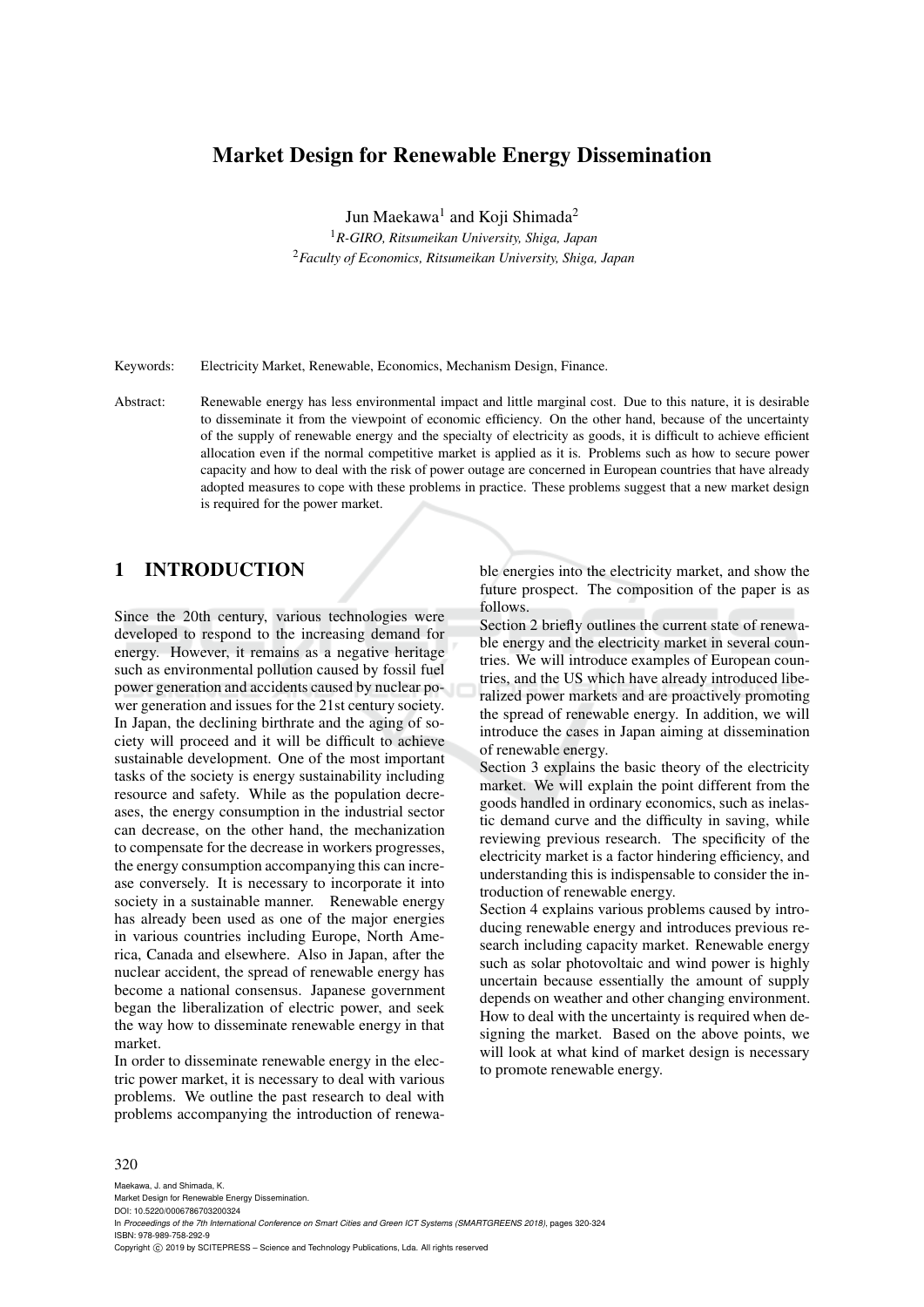# **2 THE CURRENT STATE OF RENEWABLE ENERGY**

Western European countries can be said to be the most developed country of renewable energy among the world. They carried out various renewable energy promotion policies and called for active investment in mega solar, large offshore wind power plant and so on. In Spain, there exists a large amount of wind power plant, which generate 19% of total electricity. Moreover, they have about 40% share of renewable in electricity generation in 2015.

Germany also achieve 25% in renewable, also in the sunlight and wind power. German Chancellor Merkel pledged to stop all nuclear power plant and to raise the ratio of renewable energy to 35% by 2020. Although it was temporalily affected by the fixed purchase system and suffered from the electricity price, at the present time it also converged and is about to turn into a most developed renewable using country. Scandinavia is a region with high motivation for renewable energy alongside Western Europe. Denmark has traditionally used coal imported from Russia, but in recent years it has focused on the introduction of renewable energy, especially wind power generation, in order to lower its dependence on Russia ing. Currently only wind power generation covers 40.6% in 2014. Similarly, Norway has mostly generated power by hydropower and Iceland, which has a special geographical environment, produces 28.9% of the power in geothermal power generation, boasting a 100% power generation share only by hydropower and geothermal power.

Although it is a US rich resource such as shale gas, the introduction of renewable energy is also progressing. In fiscal 2015, they have a share of 12.9% with renewable energy. The United States is still share target of renewable energy at the federal government level is not set, many of the state governments are doing a voluntary RPS set. Especially famous is the goal of California State's 33% by 2020 (including hydroelectric power generation and nuclear power not included). Former President Obama planed to double the renewable energy generation volume by June 2013 in the Action Plan on Global Warming Countermeasures by 20 years, while the state government plans to double the renewable energy generation amount in December and instructed to raise the ratio of renewable energy to electricity consumption to 20%, which is more than twice the current level by 2020.

Japan is now at a major turning point of energy administration. From the impact of the Fukushima nuclear power plant accident all nuclear power plants are stopped and depend on imports for most of raw

materials such as petroleum and natural gas. In this situation, despite the large incentive to introduce renewable energy, the current renewable energy ratio is only 12.2%, only 3.2% except for hydraulic power. It can be said that it is considerably behind compared with the introduction situation of developed countries. Meanwhile, the trend toward liberalization of electric power is also slow, retail liberalization has finally just begun in 2016. The government is currently pursuing the liberalization of electric power and the spread of renewable energy in parallel under the Tohoku earthquake and the Fukushima nuclear power plant accident, but the resistance and the like of existing electric power companies are also large, and the outlook is uncertain.

# **3 OUTLINE OF ELECTRICITY MARKET**

Power supply was commonly monopolized by government and government enterprises. However, as monopoly restrained price competition and the incentive for technological development to be born became problematic, liberalization tried in the United States from around 1990.

It was technological progress that supported the trend of liberalization. Electricity business has been regarded as rational because monopoly was considered reasonable economically because it was thought that it is difficult to individually manage shipping charges. However, due to the development of a gas turbine that can be installed at low cost, and the advancement of the information industry has made it possible to operate a large amount of electric power, technological liberalization became possible.

Started experimentally in the United States and the UK from the 1990s It is somehow liberalized in about half of the world by 2010. On the other hand, it is estimated that liberalization is the cause, like California big blackout that occurred from the summer of 2000 to the following year. A consensus has arisen as to whether some mechanism is necessary.

Electricity has characteristics not found in ordinary goods First of all, as the biggest feature, savings may require high costs. Many of the problems related to electric power are generated from this feature. If the supply amount exceeds the demand amount, it can not be stored, which may cause power failure. Also, because it is costly to throw out excess electricity, it is traded at a negative price, or repurchased by the power generation company may occur.

Since the marginal cost is almost constant with the same power generation method, the power generation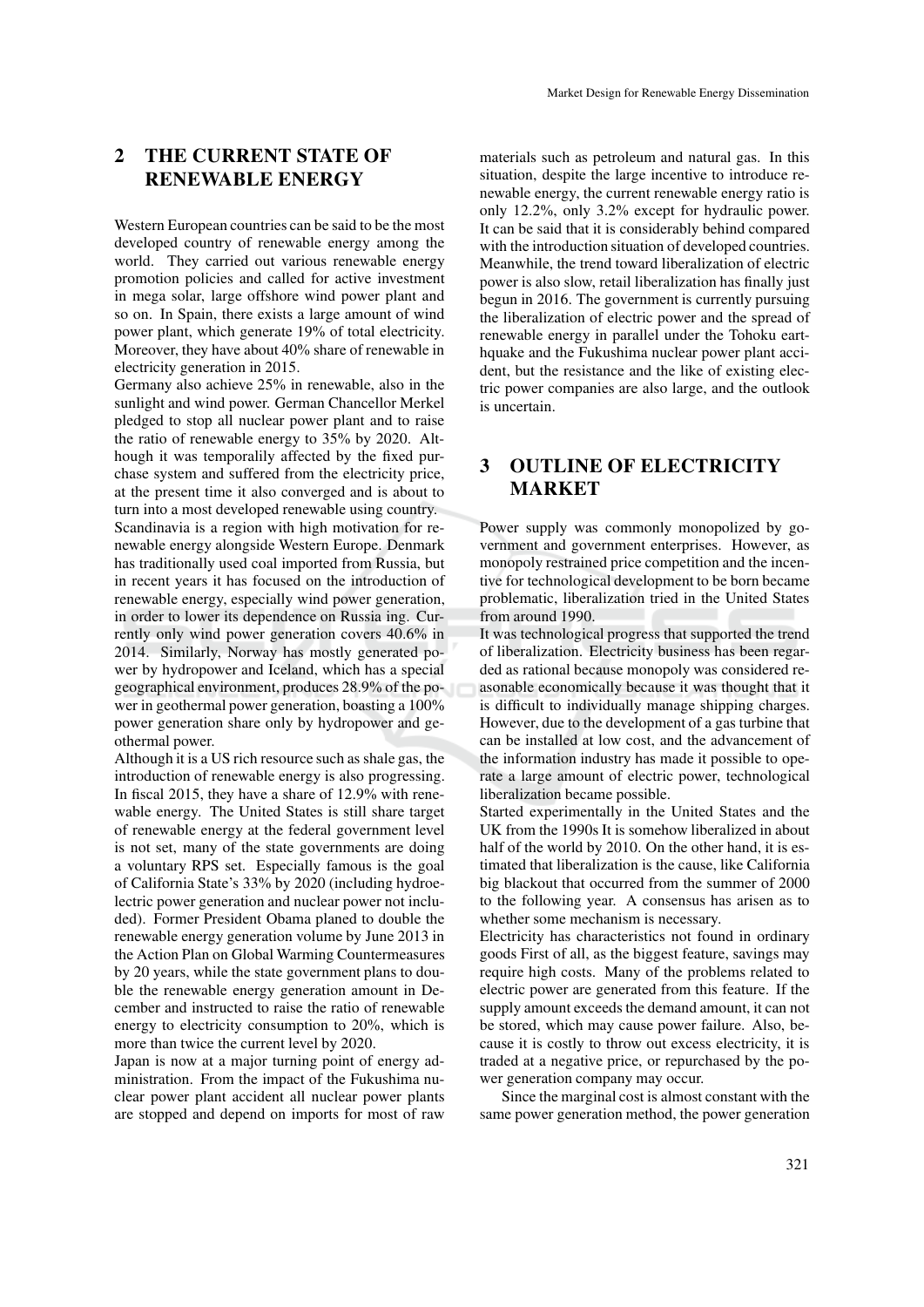

Figure 1: Electricity Market.

company efficiently generates power to the limit in a way that marginal cost is low according to demand. This representation is called merit order curve. Renewable energy such as sunlight, wind power, and hydroelectric power is located at the left end in the merit order curve because there is little marginal cost. From there, it is in line with nuclear power, coal, oil and natural gas. This is the supply curve of the power market.

Power demand is also characteristic. It is known that electricity demand is very inelastic to price. Naturally, it is a major reason why electricity is an essential item. Electric power is one of the infrastructure of modern society, and it is very difficult to live without electric power in developed countries. It is also affecting that almost no electricity can be saved. If electricity can be saved at low cost, it will be flexible with respect to price as it is possible to buy electricity when the price is cheap and to consume when the price is high. Also, although it is inelastic to price, the amount demanded increases and decreases greatly depending on time of day and season. It is necessary to move the personal computer in the office during the day and turn on the lights in the room, and it is necessary to adjust the temperature by turning on the air conditioner in the summer and winter.

The nature of such demand has naturally been a major factor justifying the supply side's monopoly. It seemed that centralized control is necessary because the supply must be adjusted in preparation for the increase or decrease in demand.

Since the supply and demand of electric power must be consistent, it is necessary to provide high power capacity in case of high demand. However, consumers are unaware of the outage cost and power capacity has a property as a kind of public good, so it is difficult to secure adequate power capacity in the normal electric power market. Mechanism other than the electricity market that secures capacity is called capacity mechanism. Because it occurs mainly with the expansion of renewable energy, it will be explained in detail in the next chapter.

Also, the transmission system is a matter not treated in normal economics. There is a limit to the electric power that can be transmitted at one time, and if it is overloaded, it will cause power failure. In addition, economies of scale are strongly present and often become factors for monopoly of power companies. For this reason, in many countries, electricity transmission and separation has been carried out, and power transmission companies are required to have strong neutrality.

By introducing renewable energies, more serious problem occurs. We introduce two main problem, instability and capacity.

# **4 THE MECHANISM DESIGN FOR RENEWABLE ENERGIES**

The supply of renewable energy, especially sunlight, wind power generation is susceptible to weather.The instability of renewable energy is a major disadvantage because there is a characteristic that power supply must always be consistent with demand. In order to disseminate renewable energy in the power market, a mechanism to cope with this instability is indispensable. Until now, this instability did not become a problem because thermal power generators etc., which can flexibly control the amount of power generation, occupied a large proportion of power generation. However, in Germany and other advanced energy-conserving countries, the ratio of renewable energy has increased, so negative charges frequently occur in the power spot market.

Firstly, the unstable supply of renewable energy indicates that the cost for adjusting supply and demand will increase. It is necessary to be able to trade electricity until just before generated. Furthermore, it is important to increase the liquidity of electricity. Some researcher investigated the wind power generation in Germany pointed out the importance of increasing the liquidity of electricity(Holttinen(2005 (1), Ummels et. al(2006) (2)). Naturally, as prediction accuracy increases as approaching that day, being able to trade electricity to a point just before electricity in even finer time period will increase the liquidity of electricity.

In countries with advanced electricity liberalization, such as Europe, most power trading is traded in the market a day ago, but the inconsistency of ex post factual supply and demand has been adjusted in the imbalance market on the day. It is necessary to advance such market design. Also, trading is possible in units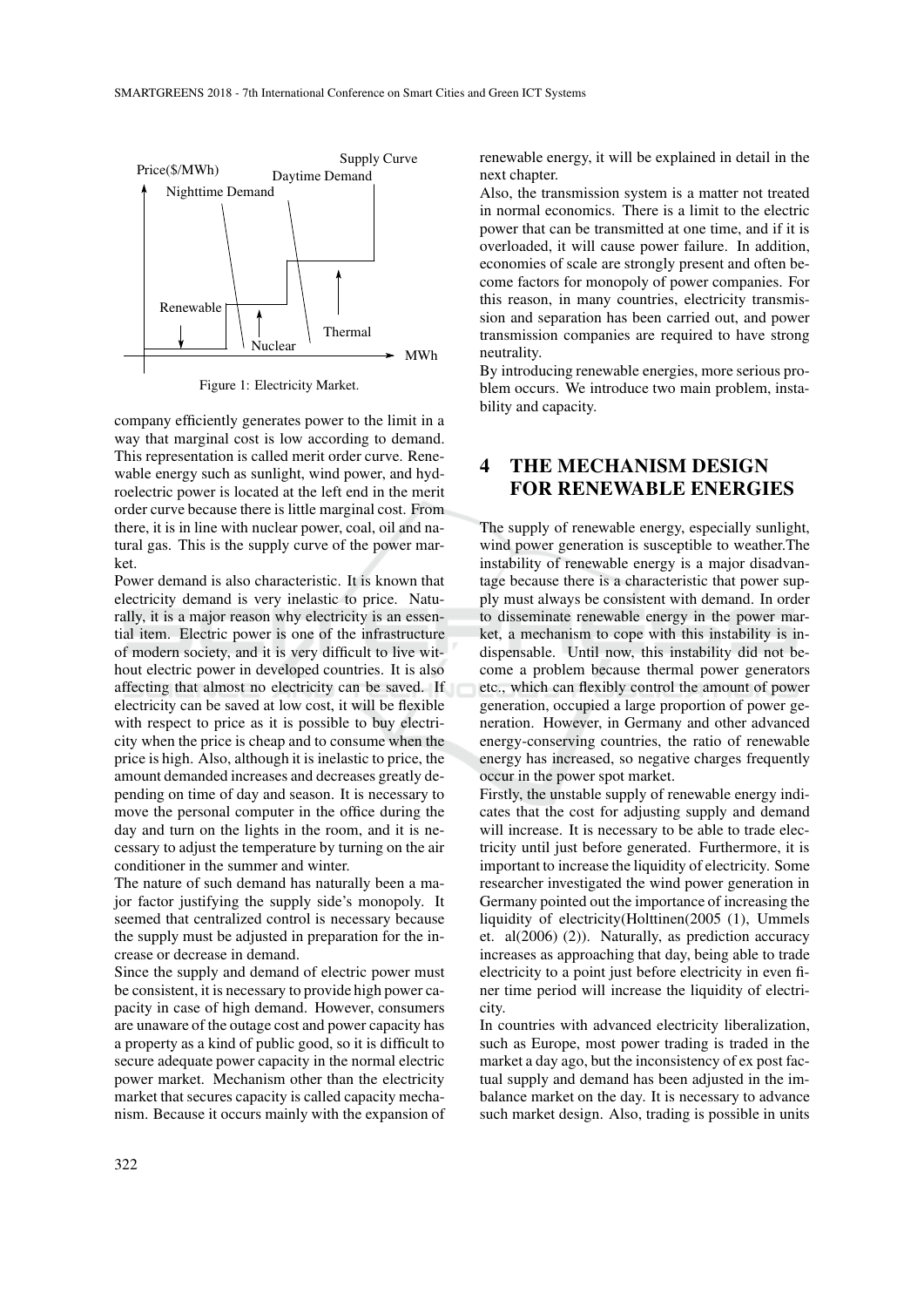of 15 minutes. Also, in order to cope with instability, it is also possible to deal with by placing a transmission network. In Europe, as a Congestion Management, cooperation lines with neighboring countries exist, power trading is flexibly carried out, and imbalance due to power generation with large fluctuations like renewable energy is being handled(see ETSO(2006) (3)). Although basic transmission power plan is decided the previous day, it responds to the last change through transaction.

Besides instability, there is a problem of how to secure capacity. Renewable energy is unstable, but since marginal costs are hardly applied, once fixed costs are paid, it is possible to supply electricity at a very cheap price. As a result, it is conceivable that electric power having a high marginal cost in the electric power market, for example, fire power, is driven out of the market.

Several mechanism are implemented in Capacity Problem. In normal microeconomics, entry and exit from the market through such price is essential to achieve efficiency. However, electricity like thermal power has advantages as a flexible power source that can easily control the amount of power generation as necessary. Renewable energy is unstable, so it is not always possible to supply sufficient power. There is a possibility that the electric power supply must always be consistent with the demand, so there is a possibility that a system for preparing for a situation of power tightness may be necessary(Joskow(2008) (4),Cram $tan(2013)(5)$ .

It is difficult to achieve efficient allocation even if the ordinary competitive market is applied as it is. There are concerns about how to secure electricity capacity in European countries that are actually proceeding, and how to deal with negative electricity prices due to oversupply. On the other hand, focusing on systems far from the market against such problems. For example, to solve the problem of pushing out thermal power generation, policies such as separately preparing a standby power supply are taken. However, it is undesirable for the government to intervene inadvertently in economics as it causes inefficiency.

If we take advantage of the knowledge of economics from now on, it will be necessary to take two viewpoint of mechanism design and finance.

Mechanism Design is one of the most powerful tool in economics. The goal is finding the system or rule which bring the efficient allocation.

For example, in auction theory, we can get the efficient allocation by second-price or first price auction. In these auction, bidders have incentives to tell the true value about the goods and the efficient allocation, in which the most highest bidder win, is achieved by these information.

For example, several capacity mechanisms such as Strategic Reserve, Capacity Payment, Capacity Obligation, Reliability Option are implemented. In any mechanism, the government or the capacity market measure the vlaue of capacity and determine the payment to the supplier of capacity.

In each mechanism, increasing the capacity is incentive compatible for the suppliers. In the liberalization of electricity, efficient allocation is achieved only if consumers and suppliers' incentive are satisfied. In the theory of mechanism design, we can find the efficient allocation with the incentive of players. Mechanism design is a necessary theory basis in electricity market.

There is also a strong persistence of the idea that capacity should be secured through the electricity market (Energy Only Market, EOM). For example, Texsus state's policy is based on EOM and the reserve power rate decrease in recent years.

For the instability problem, financial economics is useful tool. In financial economics, we can treat instability of asset return as a risk. Currently electricity is trimmed in approximately 1 hour or 30 minutes blocks. So, electriccities can be traded as time dependent goods. We can denote the time *t* electricity as *x<sup>t</sup>* . If renewable energies increase,  $x_t$  varies. Let  $x_{t i}$  be the electricity at time *t* and state of enviroment *j*. *j* express the daylight hours, the rainfall, wind speed etc. For covering the risk, we need more various trade. In economic theory, efficient allocation can be achieved if we can trade every  $x_{t}$  *j*(Arrow-Debreu Economy). However, it's impossible to create all state electricity market. There are infinite environmental conditions *j*.

Financial economics have many tool for treating  $x_{ti}$ As for assets such as stocks, land, corporate bonds and government bonds, the profit varies greatly. The problems like how to cope with such fluctuations or how to reduce the risk or who is responsible for the risk is the fundamental consciousness of finance.

Since electricity is not simply a tradable item, it is also necessary to think in the field of mechanism design. Mechanism design is a field that considers efficient resource allocation methods that are not only in the market, as represented by auction theory. There are still many fields in economics that can be applied to research on electricity markets and renewable energy, such as finance and mechanism design.

It is desirable for society to build a theory to comprehensively analyze not only theories as current complementary tools but also the electric power market and renewable energy itself right.